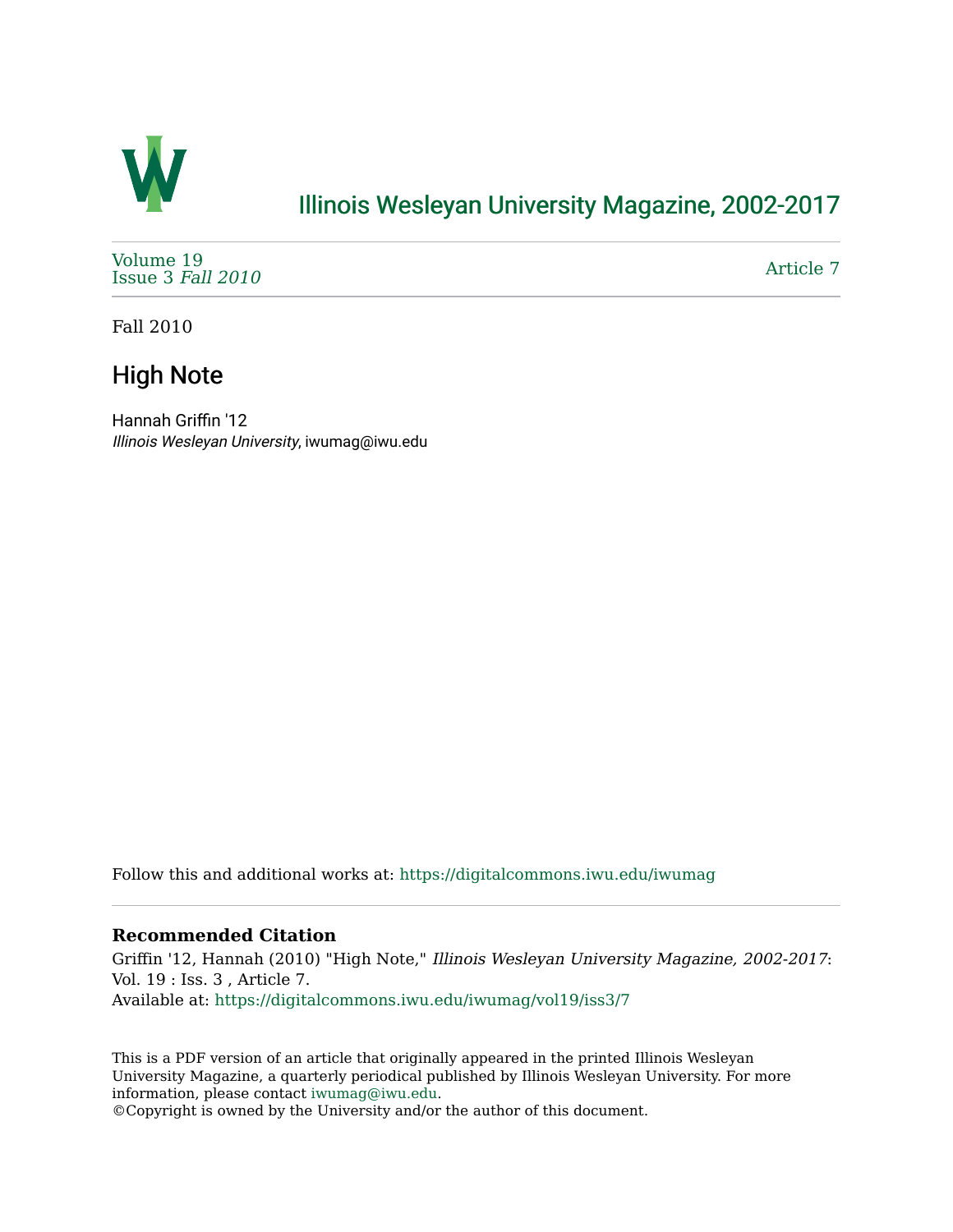# High Note

### From neighborhood choir to Oprah, Wicker Park singers keep Wesleyan roots.

### **Story by HANNAH GRIFFIN '12**

When Mark Tomasino '06 founded the Wicker Park Choral Singers (WPCS) in 2008, he never dreamed it would land them a spot on America's longest-running daytime television talk show. But that's exactly what happen on Sept. 14, when he and three other IWU alumni appeared on the farewell season of *The Oprah Winfrey Show,* performing behind the Grammy award-winning duo, the Judds.



**Mark Tomasino (above) and three other IWU alumni appeared on the farewell season of** *The Oprah Winfrey Show.*

Along with Mark, other alumni appearing on the show were Joan (Teitelman) Cinquegrani '06, Hilary Barry '06, and Angela Latkowski '07.

The group got their chance when a member of WPCS jokingly offered the choir's services to a friend who is an assistant executive producer of *The Oprah Winfrey Show.* "He called us literally the next day and said, 'You're never going to believe this, but we need singers for the show,'" says Mark. The show ultimately took 10 singers from WPCS and 10 from another choir.

The IWU alumni were happy to get a

behind-the-scenes look into the world of television production. "Everyone involved was so friendly. It was very cool to see top-level producers relaxed and loving what they do," Hilary Barry says. "We were in the studio with the almighty Oprah Winfrey," said fellow member Angela Latkowski. "She put her arm around a few lucky choristers. I'm not sure if they've washed their shoulders yet." Cinquegrani agreed. "She talked to the choir as a whole and she took a photo with us," she says of Oprah. "She's larger than life, that's for sure!"